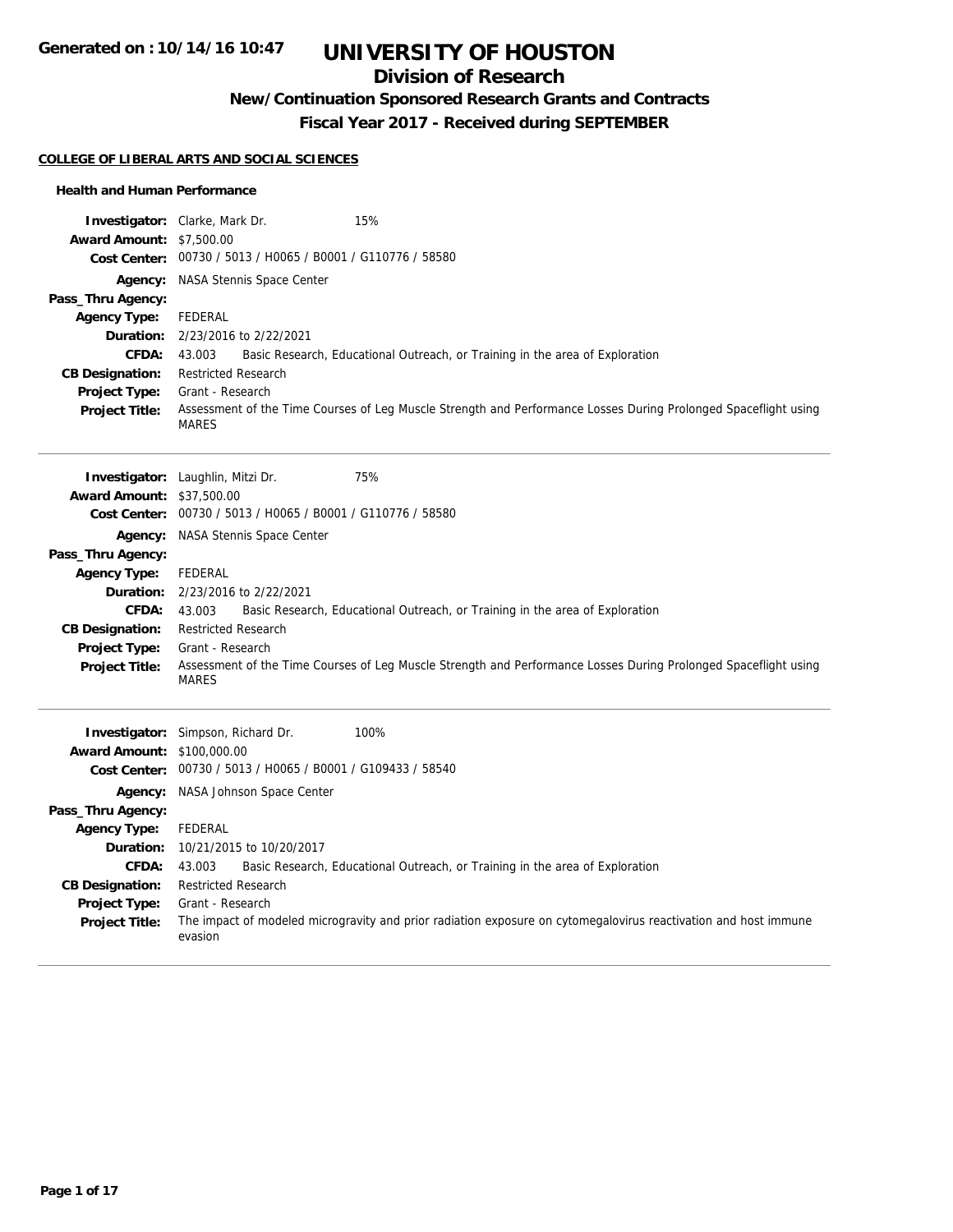### **Division of Research**

## **New/Continuation Sponsored Research Grants and Contracts**

**Fiscal Year 2017 - Received during SEPTEMBER**

#### **COLLEGE OF LIBERAL ARTS AND SOCIAL SCIENCES**

#### **Health and Human Performance**

|                                 | 10%<br><b>Investigator:</b> Layne, Charles S. Dr.                                                                               |
|---------------------------------|---------------------------------------------------------------------------------------------------------------------------------|
| <b>Award Amount: \$5,000.00</b> |                                                                                                                                 |
|                                 | Cost Center: 00730 / 5013 / H0065 / B0001 / G110776 / 58580                                                                     |
| Agency:                         | NASA Stennis Space Center                                                                                                       |
| Pass_Thru Agency:               |                                                                                                                                 |
| <b>Agency Type:</b>             | FEDERAL                                                                                                                         |
|                                 | <b>Duration:</b> 2/23/2016 to 2/22/2021                                                                                         |
| CFDA:                           | Basic Research, Educational Outreach, or Training in the area of Exploration<br>43.003                                          |
| <b>CB Designation:</b>          | <b>Restricted Research</b>                                                                                                      |
| <b>Project Type:</b>            | Grant - Research                                                                                                                |
| <b>Project Title:</b>           | Assessment of the Time Courses of Leg Muscle Strength and Performance Losses During Prolonged Spaceflight using<br><b>MARES</b> |

|                                 | <b>Investigator:</b> Lee, Beom-Chan Dr.<br>100%                                                  |  |
|---------------------------------|--------------------------------------------------------------------------------------------------|--|
| <b>Award Amount: \$8,970.00</b> |                                                                                                  |  |
|                                 | Cost Center: 00730 / 5013 / H0065 / B0001 / G110043 / 59186                                      |  |
|                                 | Agency: Michael E. DeBakey Veterans Affairs Medical Center in Houston                            |  |
| Pass_Thru Agency:               |                                                                                                  |  |
| <b>Agency Type:</b>             | FEDERAL                                                                                          |  |
|                                 | <b>Duration:</b> 3/1/2016 to 9/30/2017                                                           |  |
| <b>CFDA:</b>                    | Department of Veterans Affairs<br>64.000                                                         |  |
| <b>CB Designation:</b>          | <b>Restricted Research</b>                                                                       |  |
|                                 | <b>Project Type:</b> Grant - Research                                                            |  |
|                                 | Project Title: Effect of Resistance Exercise on Tremor and Hand Dexterity of Parkinson's Disease |  |
|                                 |                                                                                                  |  |

#### **Psychology**

|                                  | <b>Investigator:</b> Sharp, Carla Dr.          | 100%                                                          |
|----------------------------------|------------------------------------------------|---------------------------------------------------------------|
| <b>Award Amount: \$24,943.00</b> |                                                |                                                               |
| Cost Center:                     | 00730 / 5021 / H0125 / B0001 / G101988 / 47486 |                                                               |
|                                  | <b>Agency:</b> The Menninger Clinic            |                                                               |
| Pass_Thru Agency:                |                                                |                                                               |
| <b>Agency Type:</b>              | NON PROFIT                                     |                                                               |
|                                  | <b>Duration:</b> 9/1/2010 to 8/31/2017         |                                                               |
| CFDA:                            |                                                |                                                               |
| <b>CB Designation:</b>           | <b>Restricted Research</b>                     |                                                               |
| Project Type:                    | Grant - Research                               |                                                               |
| <b>Project Title:</b>            |                                                | Development of Personality and Other Disorders in Adolescents |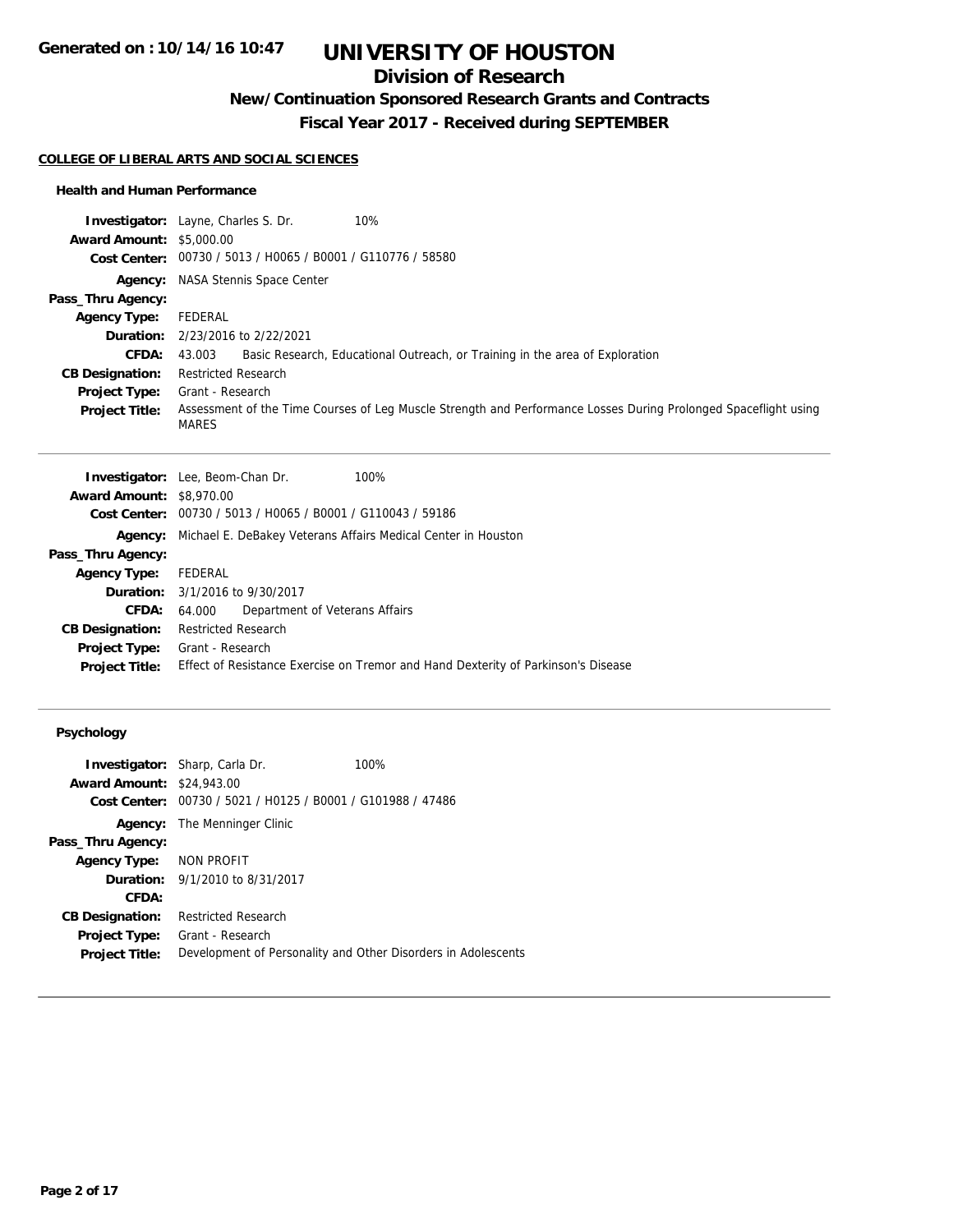### **Division of Research**

# **New/Continuation Sponsored Research Grants and Contracts**

**Fiscal Year 2017 - Received during SEPTEMBER**

#### **COLLEGE OF LIBERAL ARTS AND SOCIAL SCIENCES**

#### **Psychology**

|                                  | <b>Investigator:</b> Woods, Steven Dr.                      | 100%                                                                         |
|----------------------------------|-------------------------------------------------------------|------------------------------------------------------------------------------|
| <b>Award Amount: \$20.791.00</b> |                                                             |                                                                              |
|                                  | Cost Center: 00730 / 5021 / H0125 / B0100 / G112232 / 59677 |                                                                              |
| Agency:                          | Houston Methodist Hospital                                  |                                                                              |
| Pass_Thru Agency:                |                                                             |                                                                              |
| Agency Type: NON PROFIT          |                                                             |                                                                              |
|                                  | <b>Duration:</b> 9/1/2016 to 8/31/2017                      |                                                                              |
| CFDA:                            |                                                             |                                                                              |
| <b>CB Designation:</b>           | Non Restricted Research                                     |                                                                              |
| <b>Project Type:</b>             | Grant - Research                                            |                                                                              |
| <b>Project Title:</b>            |                                                             | Clinical Neuropsychology Training-The Methodist Hospital-Dulay/Podell/Burton |

|                                  | <b>Investigator:</b> Neighbors, Clayton Dr.<br>100%                             |
|----------------------------------|---------------------------------------------------------------------------------|
| <b>Award Amount: \$34,085,00</b> |                                                                                 |
| Cost Center:                     | 00730 / 5013 / H0125 / B0001 / G109989 / 58087                                  |
| Agency:                          | National Institute on Alcohol Abuse and Alcoholism                              |
| Pass_Thru Agency:                |                                                                                 |
| <b>Agency Type:</b>              | FEDERAL                                                                         |
|                                  | <b>Duration:</b> 9/1/2015 to 8/31/2018                                          |
| <b>CFDA:</b>                     | 93.273 Alcohol Research Programs                                                |
| <b>CB Designation:</b>           | <b>Restricted Research</b>                                                      |
| <b>Project Type:</b>             | Grant - Research                                                                |
| <b>Project Title:</b>            | A Longitudinal Social Network Analysis and Intervention for Drinking and Health |

| <b>Award Amount: \$21,882.00</b>              | 100%<br><b>Investigator:</b> Woods, Steven Dr.                                                                                        |  |
|-----------------------------------------------|---------------------------------------------------------------------------------------------------------------------------------------|--|
|                                               | Cost Center: 00730 / 5013 / H0125 / B0100 / G112233 / 59676                                                                           |  |
|                                               | <b>Agency:</b> Michael E. DeBakey Veterans Affairs Medical Center in Houston                                                          |  |
| Pass_Thru Agency:                             |                                                                                                                                       |  |
| <b>Agency Type:</b>                           | FEDERAL                                                                                                                               |  |
|                                               | <b>Duration:</b> 9/1/2016 to 8/31/2017                                                                                                |  |
| CFDA:                                         | Department of Veterans Affairs<br>64.000                                                                                              |  |
| <b>CB Designation:</b>                        | Non Restricted Research                                                                                                               |  |
| <b>Project Type:</b><br><b>Project Title:</b> | Grant - Research<br>Clinical Neuropsychology Training-Michael E. DeBakey Veterans Affairs Medical Center, Neurology Care Line-Collins |  |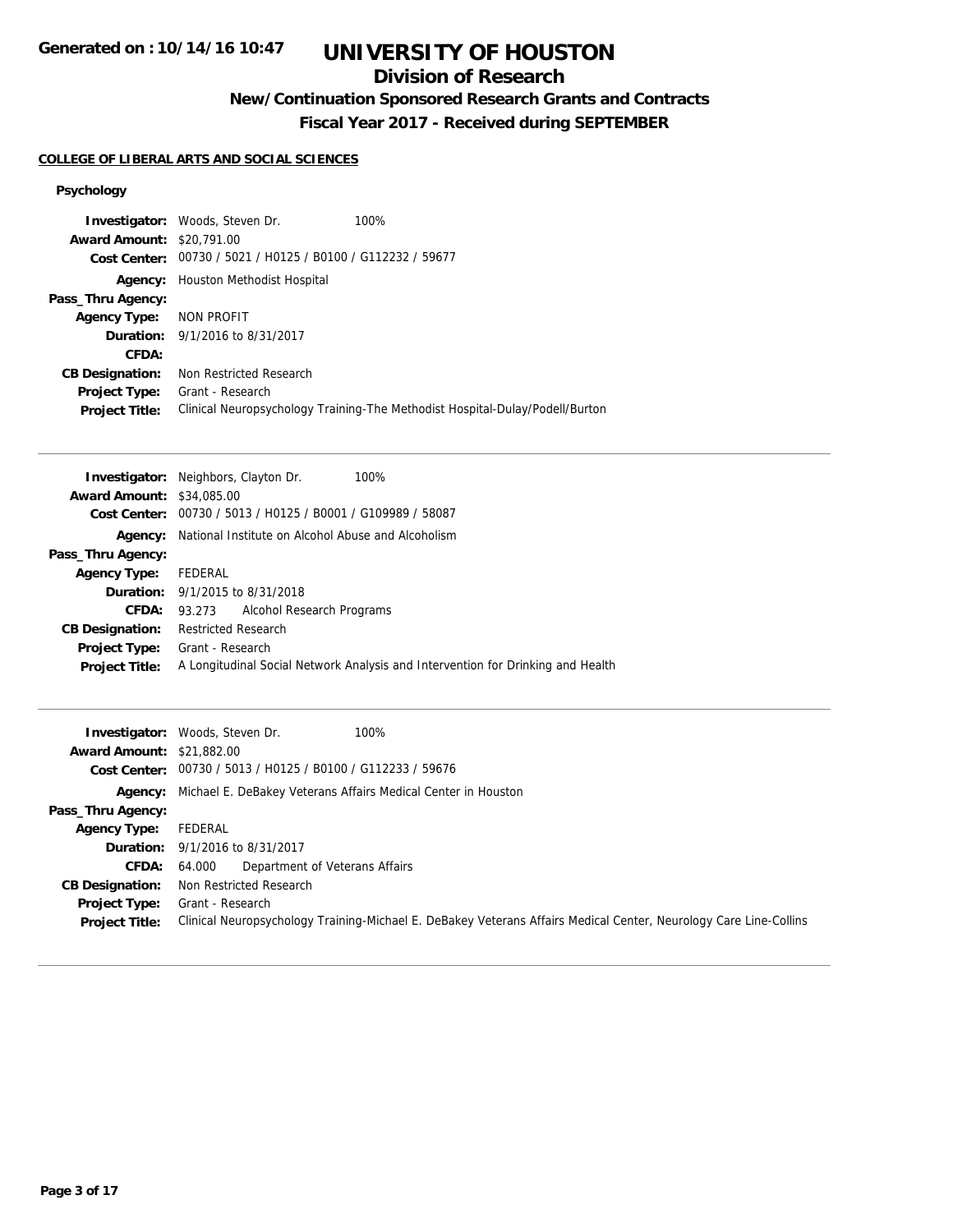## **Division of Research**

**New/Continuation Sponsored Research Grants and Contracts**

**Fiscal Year 2017 - Received during SEPTEMBER**

#### **COLLEGE OF NATURAL SCIENCES AND MATHEMATICS**

#### **Biology/Biochemistry**

|                                  | <b>Investigator:</b> Gunaratne, Preethi Dr.<br>100%                                  |  |
|----------------------------------|--------------------------------------------------------------------------------------|--|
| <b>Award Amount: \$50,000.00</b> |                                                                                      |  |
|                                  | Cost Center: 00730 / 5018 / H0104 / B0001 / G108670 / 57531                          |  |
|                                  | <b>Agency:</b> University of Texas MD Anderson Cancer Center                         |  |
|                                  | <b>Pass_Thru Agency:</b> Cancer Prevention and Research Institute of Texas           |  |
| Agency Type:                     | STATE                                                                                |  |
|                                  | <b>Duration:</b> 3/1/2015 to 2/28/2017                                               |  |
| CFDA:                            |                                                                                      |  |
| <b>CB Designation:</b>           | <b>Restricted Research</b>                                                           |  |
| <b>Project Type:</b>             | Grant - Research                                                                     |  |
| <b>Project Title:</b>            | Investigating the Regulation of MiRNA and IncRNAs by p63 in Mammary Tumor Metastasis |  |

|                                  | <b>Investigator:</b> Schwartz, Robert Dr.                   | 100%                                                                              |
|----------------------------------|-------------------------------------------------------------|-----------------------------------------------------------------------------------|
| <b>Award Amount: \$98,001.00</b> |                                                             |                                                                                   |
|                                  | Cost Center: 00730 / 5021 / H0104 / B0001 / G110847 / 59191 |                                                                                   |
|                                  | <b>Agency:</b> Texas Heart Institute                        |                                                                                   |
| Pass_Thru Agency:                |                                                             |                                                                                   |
| Agency Type: NON PROFIT          |                                                             |                                                                                   |
|                                  | <b>Duration:</b> 9/1/2015 to 8/31/2017                      |                                                                                   |
| <b>CFDA:</b>                     |                                                             |                                                                                   |
| <b>CB Designation:</b>           | <b>Restricted Research</b>                                  |                                                                                   |
| Project Type:                    | Grant - Research                                            |                                                                                   |
| <b>Project Title:</b>            |                                                             | Salary Reimbursement Agreement with Texas Heart Institute for Dr. Robert Schwartz |
|                                  |                                                             |                                                                                   |

#### **Chemistry**

| <b>Investigator:</b> Teets, Thomas Dr.         | 100%                                                                           |
|------------------------------------------------|--------------------------------------------------------------------------------|
| <b>Award Amount: \$55,000.00</b>               |                                                                                |
| 00730 / 5021 / H0107 / B0001 / C108273 / 57487 |                                                                                |
| <b>Agency:</b> American Chemical Society       |                                                                                |
|                                                |                                                                                |
| Agency Type: NON PROFIT                        |                                                                                |
| <b>Duration:</b> 6/1/2015 to 8/31/2017         |                                                                                |
|                                                |                                                                                |
| Restricted Research                            |                                                                                |
| Grant - Research                               |                                                                                |
|                                                | Two-Stage Catalytic Aerobic Oxidation of Alkanes with Iridium Pincer Complexes |
|                                                |                                                                                |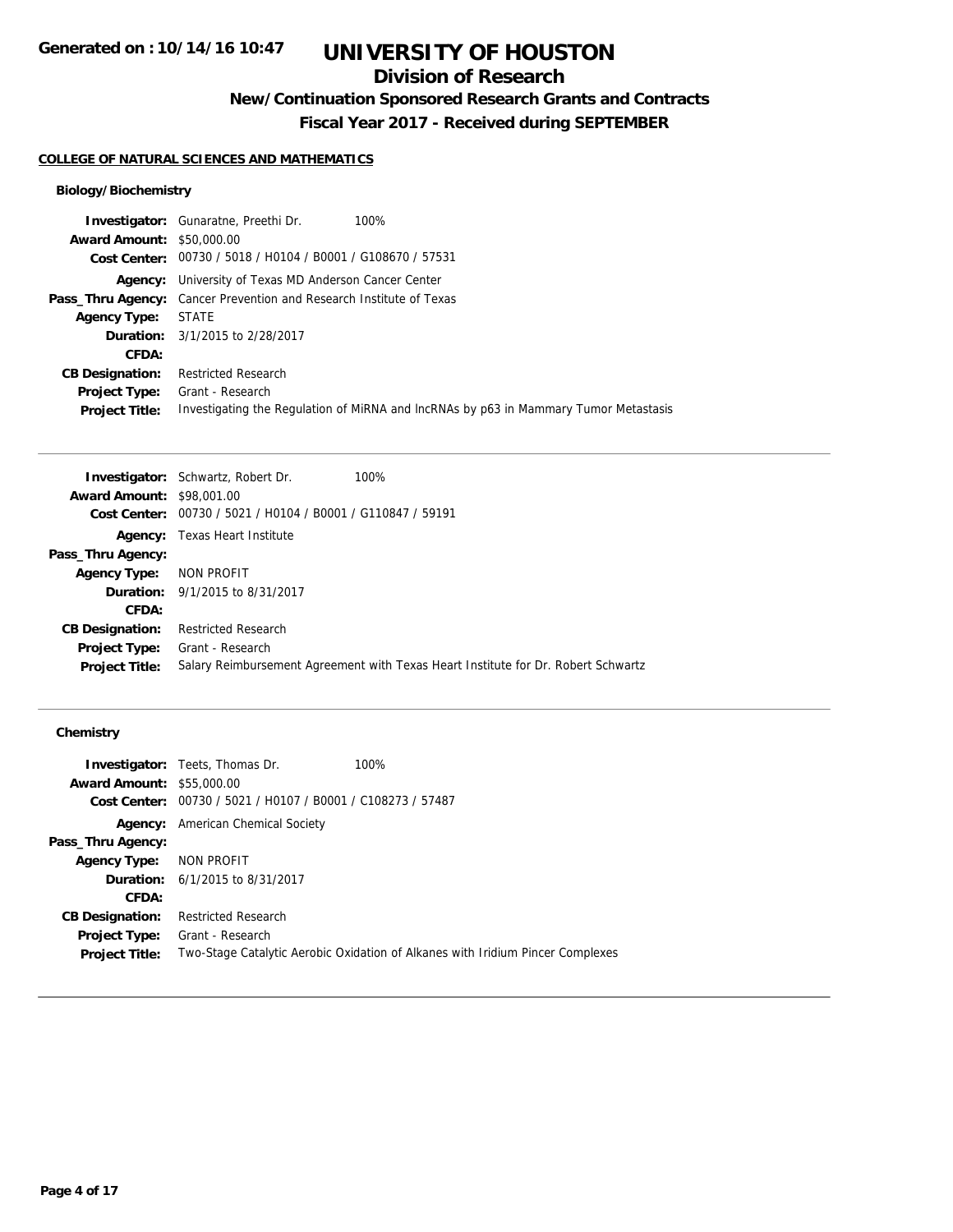### **Division of Research**

**New/Continuation Sponsored Research Grants and Contracts**

**Fiscal Year 2017 - Received during SEPTEMBER**

#### **COLLEGE OF NATURAL SCIENCES AND MATHEMATICS**

#### **Earth & Atmospheric Sciences**

| <b>Award Amount: \$60,000.00</b> | <b>Investigator:</b> Mann, Paul Dr.<br>Cost Center: 00730 / 5022 / H0109 / B0001 / C106782 / 52937 | 100% |
|----------------------------------|----------------------------------------------------------------------------------------------------|------|
| Agency:                          | Consortium Members - For Profit                                                                    |      |
| Pass_Thru Agency:                |                                                                                                    |      |
| <b>Agency Type:</b>              | PROFIT                                                                                             |      |
|                                  | <b>Duration:</b> 9/1/2012 to 8/31/2018                                                             |      |
| CFDA:                            |                                                                                                    |      |
| <b>CB Designation:</b>           | <b>Restricted Research</b>                                                                         |      |
| <b>Project Type:</b>             | Contract - Research                                                                                |      |
| <b>Project Title:</b>            | Caribbean Basins, Tectonics, and Hydrocarbons - Phase III                                          |      |

|                                  | <b>Investigator:</b> Saylor, Joel Dr.                  | 100%                                                                                                             |
|----------------------------------|--------------------------------------------------------|------------------------------------------------------------------------------------------------------------------|
| <b>Award Amount: \$60,993.00</b> |                                                        |                                                                                                                  |
| Cost Center:                     | 00730 / 5021 / H0109 / B0001 / C110792 / 59459         |                                                                                                                  |
|                                  | <b>Agency:</b> American Chemical Society               |                                                                                                                  |
| Pass_Thru Agency:                |                                                        |                                                                                                                  |
| Agency Type:                     | NON PROFIT                                             |                                                                                                                  |
|                                  | <b>Duration:</b> 9/1/2016 to 8/31/2018                 |                                                                                                                  |
| CFDA:                            |                                                        |                                                                                                                  |
| <b>CB Designation:</b>           | <b>Restricted Research</b>                             |                                                                                                                  |
| <b>Project Type:</b>             | Grant - Research                                       |                                                                                                                  |
| <b>Project Title:</b>            | Book Cliffs, Central Utah Using Detrital Double Dating | Discriminating Sediment Supply Versus Accommodation Controls on Foreland Basin Stratigraphic Architecture in the |
|                                  |                                                        |                                                                                                                  |

|                                     | <b>Investigator:</b> Suppe, John Dr.                        | 100% |
|-------------------------------------|-------------------------------------------------------------|------|
| <b>Award Amount: \$2,427,700.00</b> |                                                             |      |
|                                     | Cost Center: 00730 / 5016 / H0109 / B0001 / G111930 / 59951 |      |
|                                     | <b>Agency:</b> Governor - Executive                         |      |
| Pass_Thru Agency:                   |                                                             |      |
| Agency Type: STATE                  |                                                             |      |
|                                     | <b>Duration:</b> 7/8/2016 to 8/31/2019                      |      |
| CFDA:                               |                                                             |      |
| <b>CB Designation:</b>              | Restricted Research                                         |      |
| <b>Project Type:</b>                | Grant - Research                                            |      |
| <b>Project Title:</b>               | Governors University Research Initiative for John Suppe     |      |
|                                     |                                                             |      |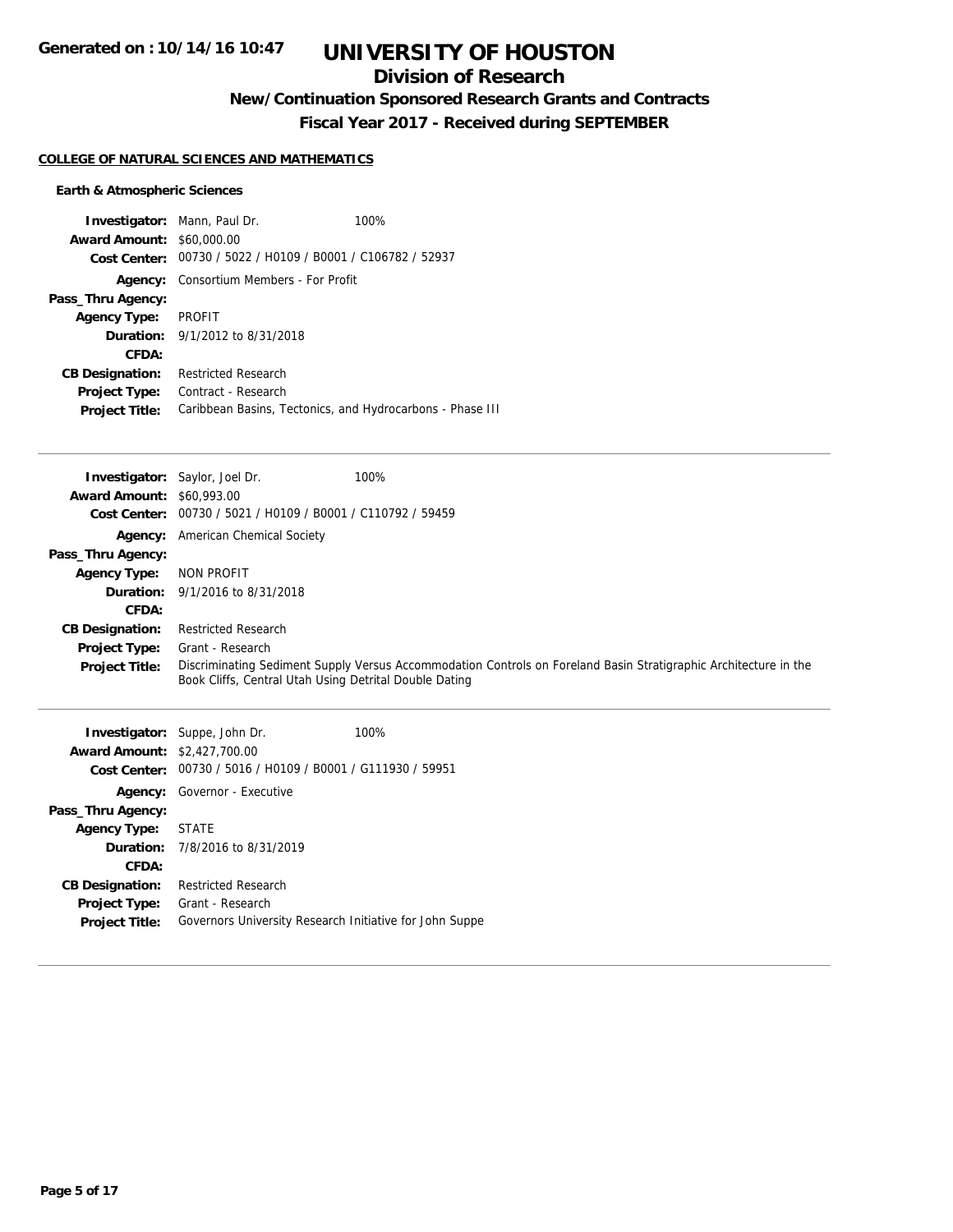### **Division of Research**

## **New/Continuation Sponsored Research Grants and Contracts**

**Fiscal Year 2017 - Received during SEPTEMBER**

#### **COLLEGE OF NATURAL SCIENCES AND MATHEMATICS**

#### **Physics**

|                                   | <b>Investigator:</b> Cheung, Margaret Dr. | 100%                                                        |
|-----------------------------------|-------------------------------------------|-------------------------------------------------------------|
| <b>Award Amount: \$141,329.00</b> |                                           |                                                             |
|                                   |                                           | Cost Center: 00730 / 5013 / H0112 / B0001 / G108051 / 56293 |
| Agency:                           | Rice University                           |                                                             |
| Pass_Thru Agency:                 | National Science Foundation               |                                                             |
| <b>Agency Type:</b>               | <b>FFDFRAL</b>                            |                                                             |
| Duration:                         | 9/1/2014 to 8/31/2017                     |                                                             |
| CFDA:                             | 47.049                                    | Mathematical and Physical Sciences                          |
| <b>CB Designation:</b>            | <b>Restricted Research</b>                |                                                             |
| <b>Project Type:</b>              | Co-Op Agreement - Research                |                                                             |
| <b>Project Title:</b>             |                                           | Center for Theoretical Biological Physics - Houston         |

#### **COLLEGE OF OPTOMETRY**

#### **Optometry Vision Sciences**

|                                   | <b>Investigator:</b> Rump, Rachel Dr.                       | 100%                                                      |
|-----------------------------------|-------------------------------------------------------------|-----------------------------------------------------------|
| <b>Award Amount: \$376,250.00</b> |                                                             |                                                           |
|                                   | Cost Center: 00730 / 5013 / H0114 / B0001 / G105894 / 53798 |                                                           |
|                                   | <b>Agency:</b> National Eye Institute                       |                                                           |
| Pass_Thru Agency:                 |                                                             |                                                           |
| Agency Type: FEDERAL              |                                                             |                                                           |
|                                   | <b>Duration:</b> 9/1/2013 to 8/31/2017                      |                                                           |
| CFDA:                             | 93.867 Vision Research                                      |                                                           |
| <b>CB Designation:</b>            | <b>Restricted Research</b>                                  |                                                           |
| Project Type:                     | Grant - Research                                            |                                                           |
| <b>Project Title:</b>             |                                                             | Toll-Like receptors in dry eye inflammation and infection |

|                                   | <b>Investigator:</b> Anderson, Heather Dr. | 95%                                                                               |
|-----------------------------------|--------------------------------------------|-----------------------------------------------------------------------------------|
| <b>Award Amount: \$321,693.75</b> |                                            |                                                                                   |
|                                   |                                            | Cost Center: 00730 / 5013 / H0114 / B0001 / G107557 / 55916                       |
| Agency:                           | National Eye Institute                     |                                                                                   |
| Pass_Thru Agency:                 |                                            |                                                                                   |
| <b>Agency Type:</b>               | FEDERAL                                    |                                                                                   |
|                                   | <b>Duration:</b> 9/1/2014 to 8/31/2017     |                                                                                   |
| CFDA:                             | 93.867 Vision Research                     |                                                                                   |
| <b>CB Designation:</b>            | Restricted Research                        |                                                                                   |
| <b>Project Type:</b>              | Grant - Research                           |                                                                                   |
| <b>Project Title:</b>             |                                            | Identification of optimum spectacle prescriptions for patients with Down syndrome |
|                                   |                                            |                                                                                   |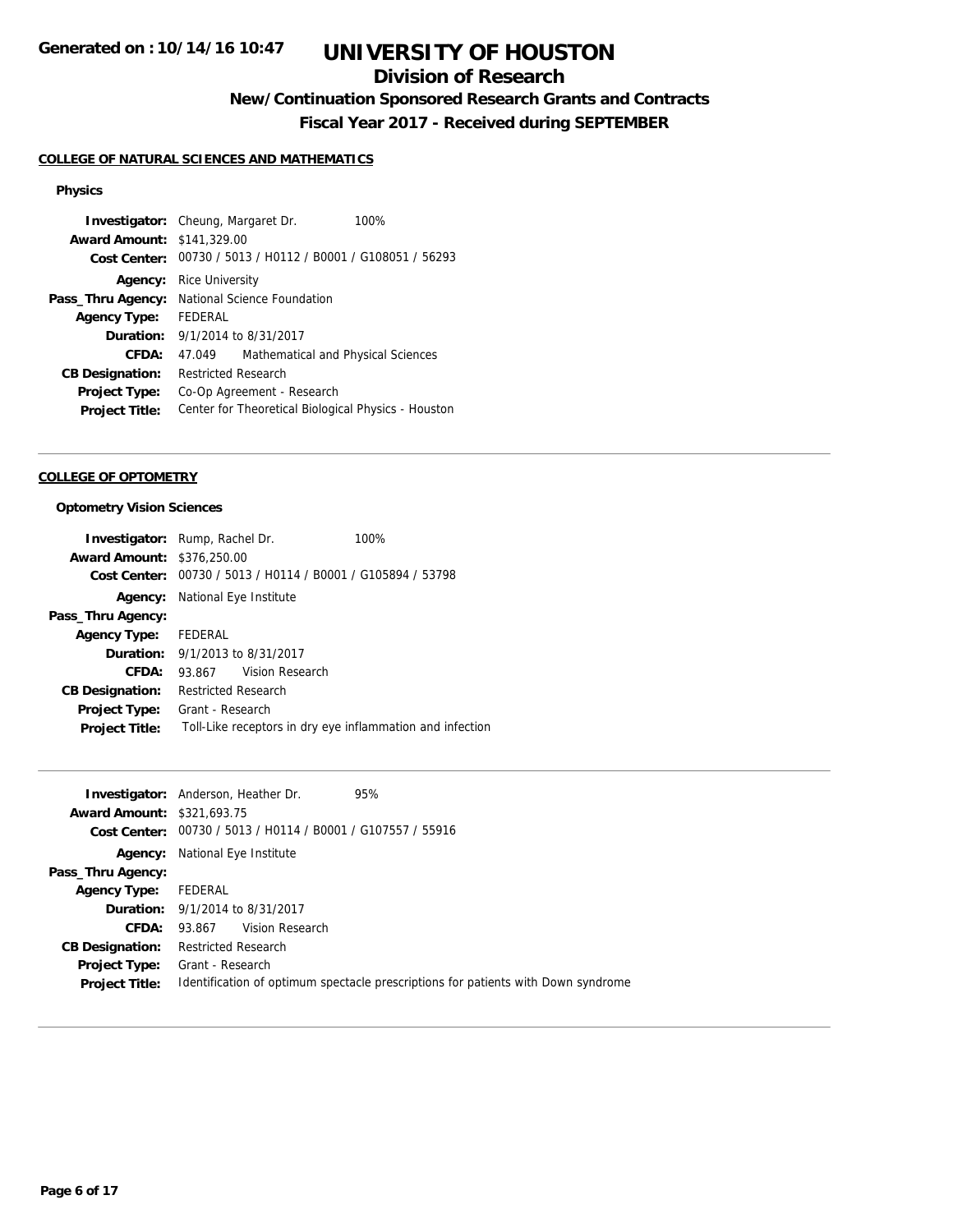### **Division of Research**

## **New/Continuation Sponsored Research Grants and Contracts**

**Fiscal Year 2017 - Received during SEPTEMBER**

#### **COLLEGE OF OPTOMETRY**

#### **Optometry Vision Sciences**

**Investigator:** Harwerth, Ronald S. Dr. 100% **Award Amount:** \$376,250.00 **Cost Center:** 00730 / 5013 / H0114 / B0001 / G104488 / 51914 **Agency:** National Eye Institute **Pass\_Thru Agency: Agency Type:** FEDERAL **Duration:** 9/30/2012 to 8/31/2017 **CFDA:** 93.867 Vision Research **CB Designation:** Restricted Research **Project Type:** Grant - Research **Project Title:** Behavioral Measures of Vision

#### **COLLEGE OF PHARMACY**

#### **Clinical Pharmacy & Administration**

|                                  | <b>Investigator:</b> Alam, Mohammad Dr.                     | 40%                                                              |
|----------------------------------|-------------------------------------------------------------|------------------------------------------------------------------|
| <b>Award Amount: \$90,000.00</b> |                                                             |                                                                  |
|                                  | Cost Center: 00730 / 5016 / H0118 / B0001 / G110483 / 57926 |                                                                  |
| Agency:                          | Texas Department of State Health Services                   |                                                                  |
| Pass_Thru Agency:                |                                                             |                                                                  |
| <b>Agency Type:</b>              | STATE                                                       |                                                                  |
|                                  | <b>Duration:</b> 9/1/2015 to 8/31/2017                      |                                                                  |
| CFDA:                            |                                                             |                                                                  |
| <b>CB Designation:</b>           | <b>Restricted Research</b>                                  |                                                                  |
| <b>Project Type:</b>             | Contract - Research                                         |                                                                  |
| <b>Project Title:</b>            |                                                             | State-wide Assessment of Environmental C. Difficile Dolonization |

|                                   |                                                             | 60%                                                              |
|-----------------------------------|-------------------------------------------------------------|------------------------------------------------------------------|
|                                   | <b>Investigator:</b> Garey, Kevin Dr.                       |                                                                  |
| <b>Award Amount: \$135,000.00</b> |                                                             |                                                                  |
|                                   | Cost Center: 00730 / 5016 / H0118 / B0001 / G110483 / 57926 |                                                                  |
|                                   | <b>Agency:</b> Texas Department of State Health Services    |                                                                  |
| Pass_Thru Agency:                 |                                                             |                                                                  |
| Agency Type: STATE                |                                                             |                                                                  |
|                                   | <b>Duration:</b> 9/1/2015 to 8/31/2017                      |                                                                  |
| CFDA:                             |                                                             |                                                                  |
| <b>CB Designation:</b>            | <b>Restricted Research</b>                                  |                                                                  |
| <b>Project Type:</b>              | Contract - Research                                         |                                                                  |
| <b>Project Title:</b>             |                                                             | State-wide Assessment of Environmental C. Difficile Dolonization |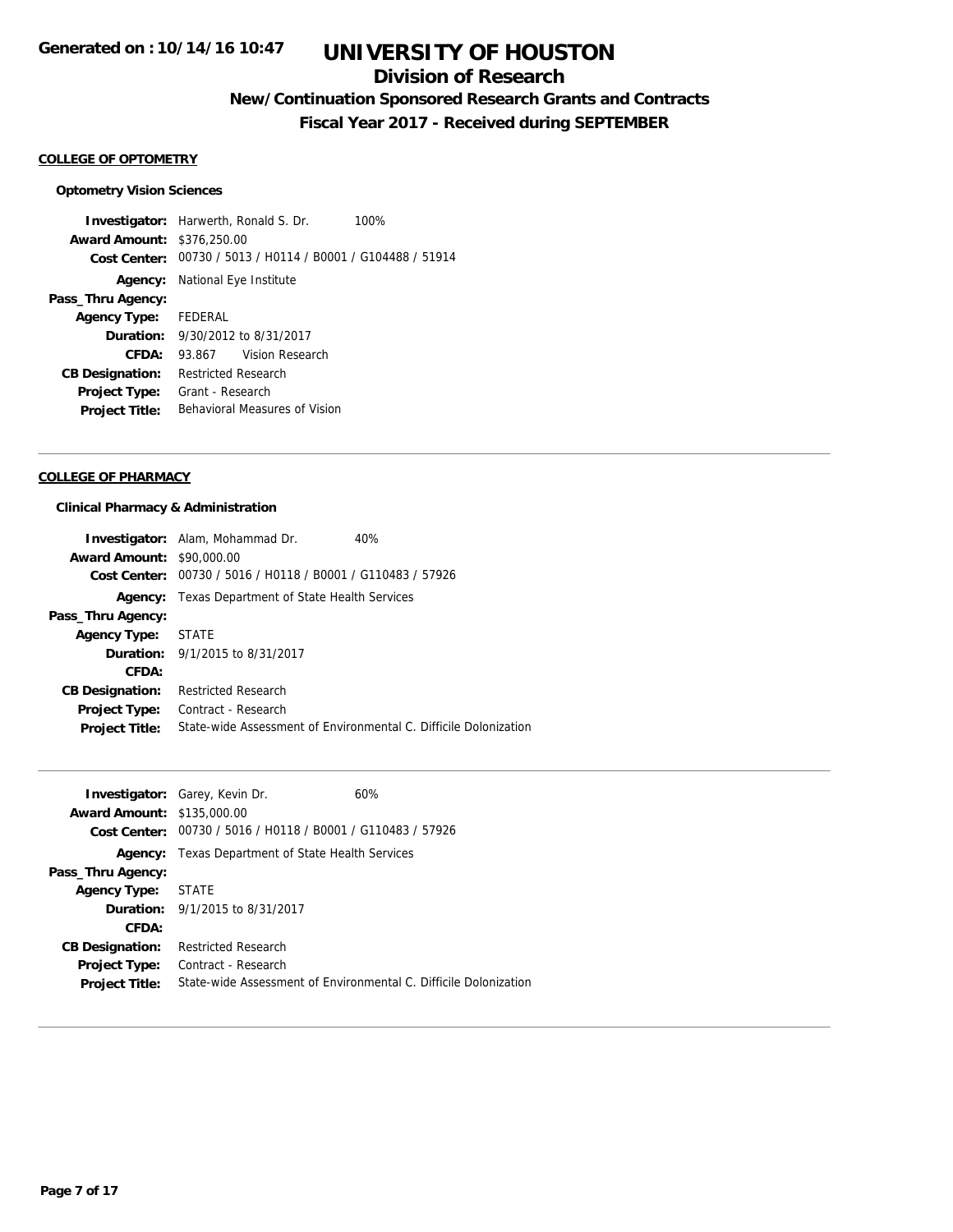### **Division of Research**

## **New/Continuation Sponsored Research Grants and Contracts**

**Fiscal Year 2017 - Received during SEPTEMBER**

#### **COLLEGE OF PHARMACY**

#### **Institute for Community Health**

|                                 | <b>Investigator:</b> Abughosh, Susan Dr.<br>11.25%                                                                                                                                 |
|---------------------------------|------------------------------------------------------------------------------------------------------------------------------------------------------------------------------------|
| <b>Award Amount: \$2,076.60</b> |                                                                                                                                                                                    |
|                                 | Cost Center: 00730 / 5022 / H0571 / B0001 / C111557 / 59327                                                                                                                        |
| Agency:                         | Regeneron Pharmaceuticals Inc.                                                                                                                                                     |
| Pass_Thru Agency:               |                                                                                                                                                                                    |
| <b>Agency Type:</b>             | <b>PROFIT</b>                                                                                                                                                                      |
| Duration:                       | 4/4/2016 to 3/31/2018                                                                                                                                                              |
| <b>CFDA:</b>                    |                                                                                                                                                                                    |
| <b>CB Designation:</b>          | <b>Restricted Research</b>                                                                                                                                                         |
| <b>Project Type:</b>            | Grant - Research                                                                                                                                                                   |
| <b>Project Title:</b>           | Improving Aherence to Statins with Targeted Motivational Interviewing Interventions Based on Group Based<br>Trajectory Models Among Patients Enrolled in a Medicare Advantage Plan |
|                                 | 1.25%<br>Investigator: Essien, Ekere Dr.                                                                                                                                           |
| <b>Award Amount: \$230.73</b>   |                                                                                                                                                                                    |
|                                 | Cost Center: 00730 / 5022 / H0571 / B0001 / C111557 / 59327                                                                                                                        |
| Agency:                         | Regeneron Pharmaceuticals Inc.                                                                                                                                                     |
| Pass_Thru Agency:               |                                                                                                                                                                                    |
| <b>Agency Type:</b>             | <b>PROFIT</b>                                                                                                                                                                      |
| Duration:                       | 4/4/2016 to 3/31/2018                                                                                                                                                              |
| CFDA:                           |                                                                                                                                                                                    |
| <b>CB Designation:</b>          | <b>Restricted Research</b>                                                                                                                                                         |
| <b>Project Type:</b>            | Grant - Research                                                                                                                                                                   |
| <b>Project Title:</b>           | Improving Aherence to Statins with Targeted Motivational Interviewing Interventions Based on Group Based<br>Trajectory Models Among Patients Enrolled in a Medicare Advantage Plan |
|                                 | 3.75%<br><b>Investigator:</b> Johnson, Michael Dr.                                                                                                                                 |
| Award Amount: \$692.20          |                                                                                                                                                                                    |
|                                 | Cost Center: 00730 / 5022 / H0571 / B0001 / C111557 / 59327                                                                                                                        |
| Agency:                         | Regeneron Pharmaceuticals Inc.                                                                                                                                                     |
| Pass_Thru Agency:               |                                                                                                                                                                                    |
| <b>Agency Type:</b>             | PROFIT                                                                                                                                                                             |
| Duration:                       | 4/4/2016 to 3/31/2018                                                                                                                                                              |
| CFDA:                           |                                                                                                                                                                                    |
| <b>CB Designation:</b>          | <b>Restricted Research</b>                                                                                                                                                         |
| <b>Project Type:</b>            | Grant - Research                                                                                                                                                                   |
| <b>Project Title:</b>           | Improving Aherence to Statins with Targeted Motivational Interviewing Interventions Based on Group Based<br>Trajectory Models Among Patients Enrolled in a Medicare Advantage Plan |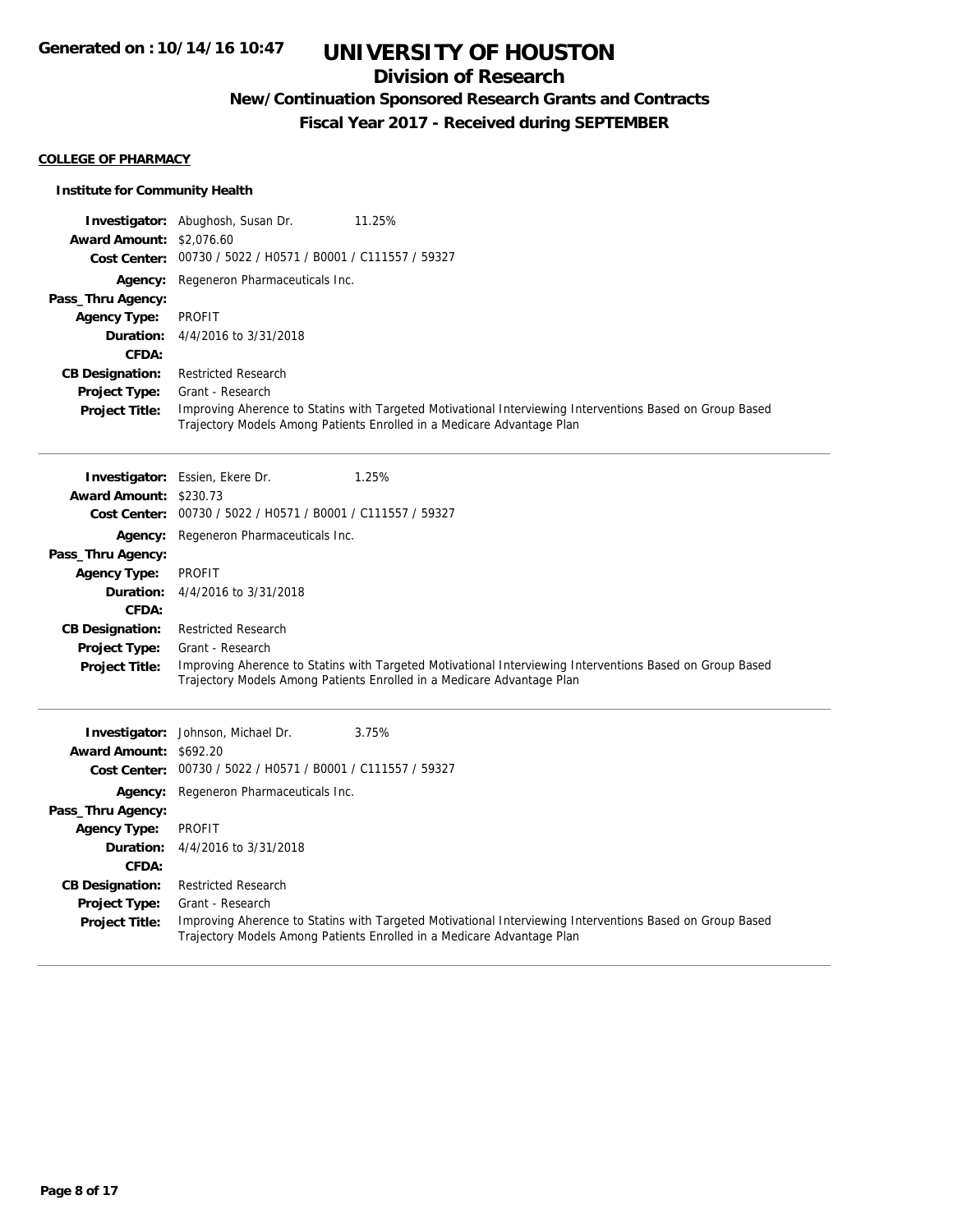### **Division of Research**

## **New/Continuation Sponsored Research Grants and Contracts**

**Fiscal Year 2017 - Received during SEPTEMBER**

#### **COLLEGE OF PHARMACY**

#### **Pharm Health Outcomes & Policy**

|                                 | <b>Investigator:</b> Essien, Ekere Dr.                      | 3.75%                                                                                                    |
|---------------------------------|-------------------------------------------------------------|----------------------------------------------------------------------------------------------------------|
| Award Amount: \$692.20          |                                                             |                                                                                                          |
|                                 | Cost Center: 00730 / 5022 / H0571 / B0001 / C111557 / 59327 |                                                                                                          |
|                                 | Agency: Regeneron Pharmaceuticals Inc.                      |                                                                                                          |
| Pass_Thru Agency:               |                                                             |                                                                                                          |
| <b>Agency Type:</b>             | <b>PROFIT</b>                                               |                                                                                                          |
| Duration:                       | 4/4/2016 to 3/31/2018                                       |                                                                                                          |
| CFDA:                           |                                                             |                                                                                                          |
| <b>CB Designation:</b>          | <b>Restricted Research</b>                                  |                                                                                                          |
| <b>Project Type:</b>            | Grant - Research                                            |                                                                                                          |
| <b>Project Title:</b>           |                                                             | Improving Aherence to Statins with Targeted Motivational Interviewing Interventions Based on Group Based |
|                                 |                                                             | Trajectory Models Among Patients Enrolled in a Medicare Advantage Plan                                   |
|                                 |                                                             |                                                                                                          |
|                                 | Investigator: Johnson, Michael Dr.                          | 1.25%                                                                                                    |
| Award Amount: \$230.73          |                                                             |                                                                                                          |
|                                 | Cost Center: 00730 / 5022 / H0571 / B0001 / C111557 / 59327 |                                                                                                          |
| Agency:                         | Regeneron Pharmaceuticals Inc.                              |                                                                                                          |
| Pass_Thru Agency:               |                                                             |                                                                                                          |
| <b>Agency Type:</b>             | <b>PROFIT</b>                                               |                                                                                                          |
| Duration:                       | 4/4/2016 to 3/31/2018                                       |                                                                                                          |
| CFDA:                           |                                                             |                                                                                                          |
| <b>CB Designation:</b>          | <b>Restricted Research</b>                                  |                                                                                                          |
| <b>Project Type:</b>            | Grant - Research                                            |                                                                                                          |
| <b>Project Title:</b>           |                                                             | Improving Aherence to Statins with Targeted Motivational Interviewing Interventions Based on Group Based |
|                                 |                                                             | Trajectory Models Among Patients Enrolled in a Medicare Advantage Plan                                   |
|                                 |                                                             |                                                                                                          |
|                                 | <b>Investigator:</b> Abughosh, Susan Dr.                    | 33.75%                                                                                                   |
| <b>Award Amount: \$6,229.80</b> |                                                             |                                                                                                          |
|                                 | Cost Center: 00730 / 5022 / H0571 / B0001 / C111557 / 59327 |                                                                                                          |
|                                 | Agency: Regeneron Pharmaceuticals Inc.                      |                                                                                                          |
| Pass_Thru Agency:               |                                                             |                                                                                                          |
| <b>Agency Type:</b>             | <b>PROFIT</b>                                               |                                                                                                          |
| Duration:                       | 4/4/2016 to 3/31/2018                                       |                                                                                                          |
| CFDA:                           |                                                             |                                                                                                          |
| <b>CB Designation:</b>          | <b>Restricted Research</b>                                  |                                                                                                          |
| <b>Project Type:</b>            | Grant - Research                                            |                                                                                                          |

**Project Title:** Improving Aherence to Statins with Targeted Motivational Interviewing Interventions Based on Group Based Trajectory Models Among Patients Enrolled in a Medicare Advantage Plan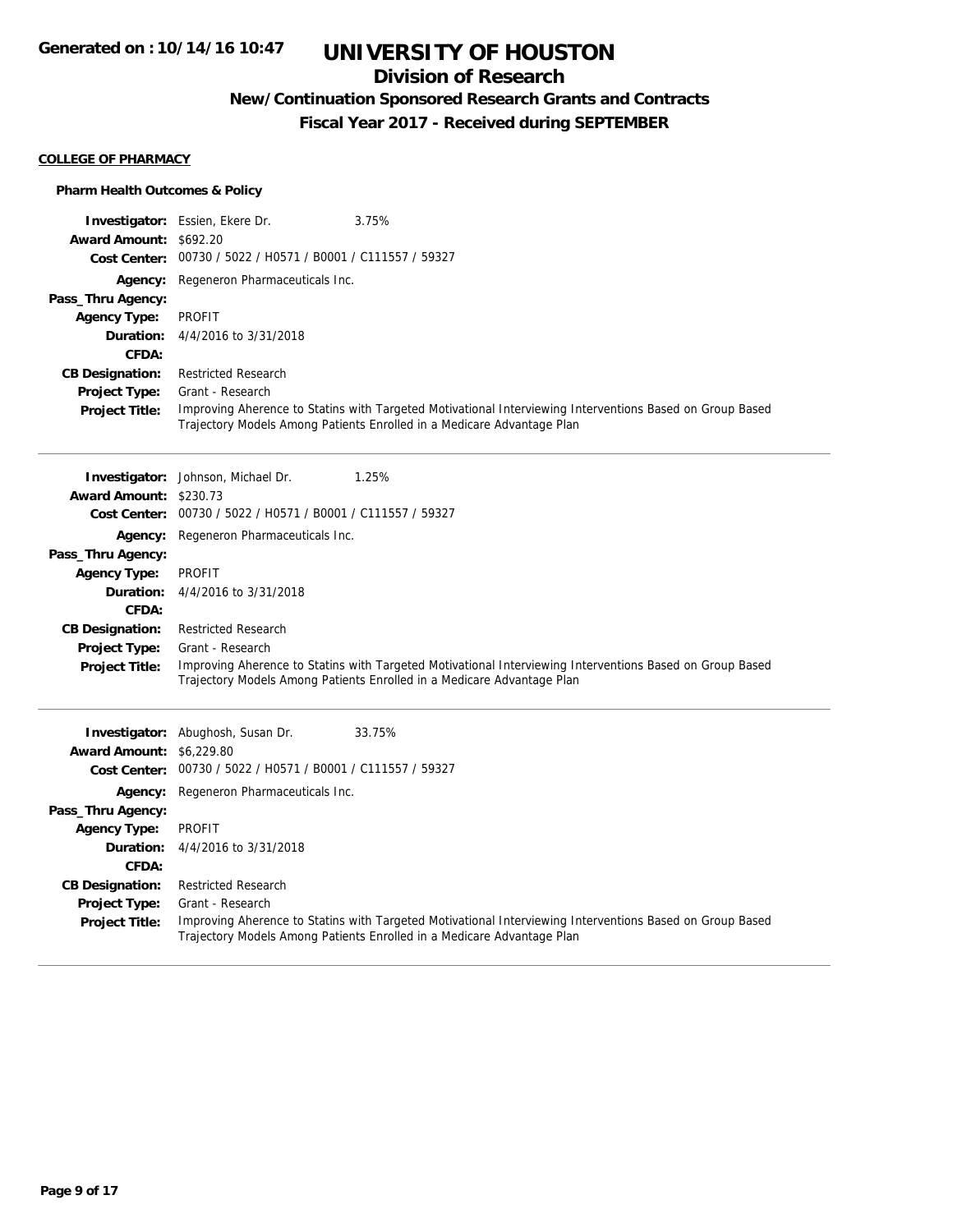### **Division of Research**

## **New/Continuation Sponsored Research Grants and Contracts**

**Fiscal Year 2017 - Received during SEPTEMBER**

#### **COLLEGE OF PHARMACY**

#### **Pharm Health Outcomes & Policy**

**Investigator:** Fleming, Marc Dr. 45% **Award Amount:** \$8,306.40 **Cost Center:** 00730 / 5022 / H0571 / B0001 / C111557 / 59327 **Agency:** Regeneron Pharmaceuticals Inc. **Pass\_Thru Agency: Agency Type:** PROFIT **Duration:** 4/4/2016 to 3/31/2018 **CFDA: CB Designation:** Restricted Research **Project Type: Project Title:** Improving Aherence to Statins with Targeted Motivational Interviewing Interventions Based on Group Based Trajectory Models Among Patients Enrolled in a Medicare Advantage Plan Grant - Research

#### **COLLEGE OF TECHNOLOGY**

#### **Center for Information Security, Research and Edu**

| <b>Investigator:</b> Conklin, William Dr. |                            |                                                             | 50%                                                                           |
|-------------------------------------------|----------------------------|-------------------------------------------------------------|-------------------------------------------------------------------------------|
| <b>Award Amount: \$162,786.00</b>         |                            |                                                             |                                                                               |
|                                           |                            | Cost Center: 00730 / 5013 / H0554 / B0001 / G112208 / 60040 |                                                                               |
| Agency:                                   |                            | National Security Agency                                    |                                                                               |
| Pass_Thru Agency:                         |                            |                                                             |                                                                               |
| <b>Agency Type:</b>                       | FEDERAL                    |                                                             |                                                                               |
|                                           |                            | <b>Duration:</b> 9/22/2016 to 9/21/2017                     |                                                                               |
| <b>CFDA:</b>                              | 12.902                     | Information Security Grant Program                          |                                                                               |
| <b>CB Designation:</b>                    | <b>Restricted Research</b> |                                                             |                                                                               |
| Project Type:                             | Grant - Research           |                                                             |                                                                               |
| <b>Project Title:</b>                     |                            |                                                             | Critical Infrastructure Testbed, Data Set Capacity Building and KU refinement |

#### **Engineering Technology**

|                                  | <b>Investigator:</b> Pascali, Raresh Dr.<br>14%                                                            |  |
|----------------------------------|------------------------------------------------------------------------------------------------------------|--|
| <b>Award Amount: \$17,916.22</b> |                                                                                                            |  |
| Cost Center:                     | 00730 / 5013 / H0139 / H0001 / G109119 / 57021                                                             |  |
| Agency:                          | <b>National Science Foundation</b>                                                                         |  |
| Pass_Thru Agency:                |                                                                                                            |  |
| <b>Agency Type:</b>              | FEDERAL                                                                                                    |  |
|                                  | <b>Duration:</b> $6/1/2015$ to $5/31/2020$                                                                 |  |
| CFDA:                            | <b>Education and Human Resources</b><br>47.076                                                             |  |
| <b>CB Designation:</b>           | Non Research                                                                                               |  |
| <b>Project Type:</b>             | Grant - Scholarship/Fellowship                                                                             |  |
| <b>Project Title:</b>            | Succeed in Engineering Technology Scholars (SETS):<br>Identifying and Developing Future Technology Leaders |  |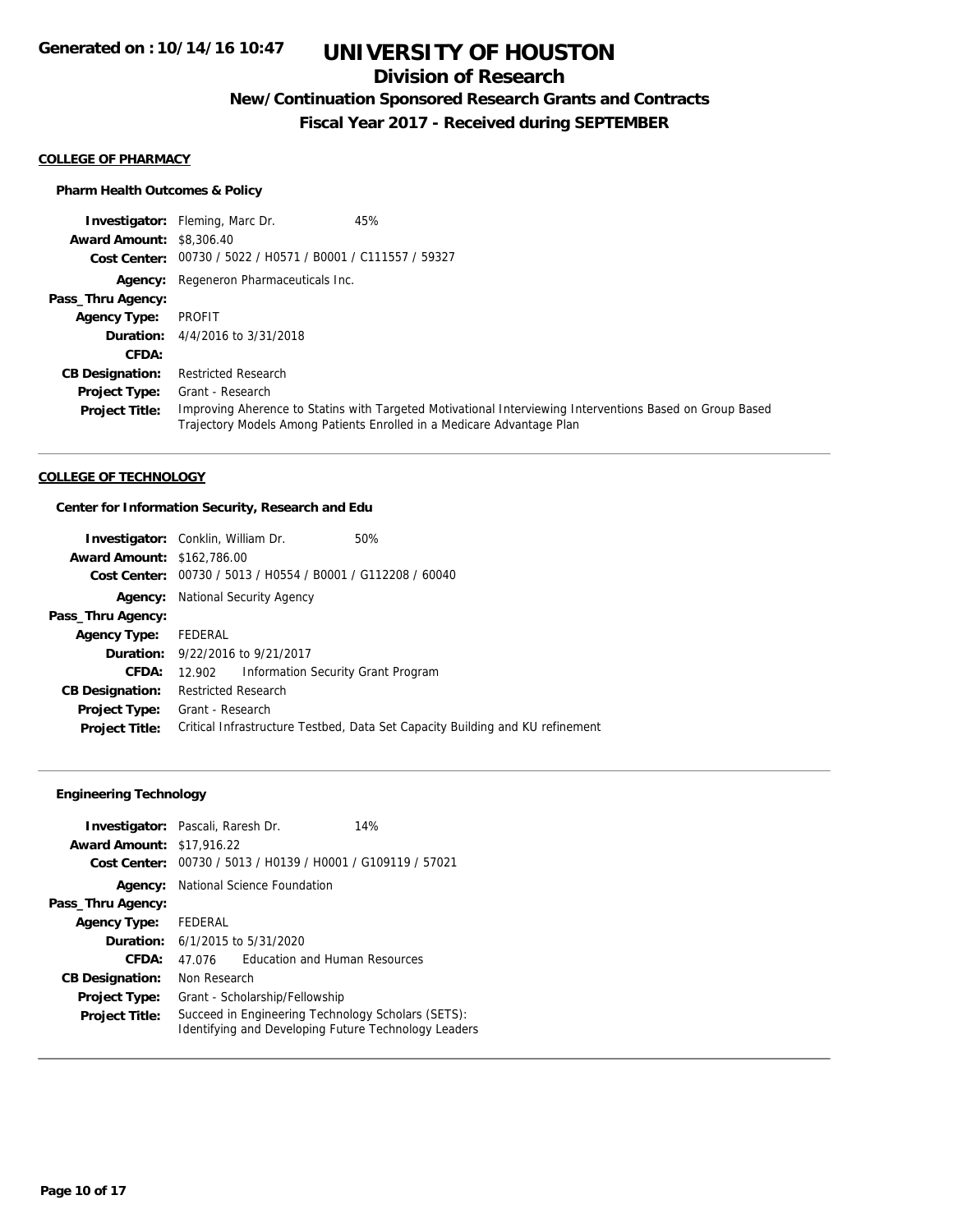### **Division of Research**

## **New/Continuation Sponsored Research Grants and Contracts**

**Fiscal Year 2017 - Received during SEPTEMBER**

#### **COLLEGE OF TECHNOLOGY**

#### **Engineering Technology**

| Investigator:          | Robles-Hernande, Francisco Dr. 14%                   |  |
|------------------------|------------------------------------------------------|--|
| <b>Award Amount:</b>   | \$17,916.22                                          |  |
| <b>Cost Center:</b>    | 00730 / 5013 / H0139 / H0001 / G109119 / 57021       |  |
| Agency:                | National Science Foundation                          |  |
| Pass_Thru Agency:      |                                                      |  |
| <b>Agency Type:</b>    | <b>FEDERAL</b>                                       |  |
| Duration:              | 6/1/2015 to 5/31/2020                                |  |
| <b>CFDA:</b>           | <b>Education and Human Resources</b><br>47.076       |  |
| <b>CB Designation:</b> | Non Research                                         |  |
| Project Type:          | Grant - Scholarship/Fellowship                       |  |
| <b>Project Title:</b>  | Succeed in Engineering Technology Scholars (SETS):   |  |
|                        | Identifying and Developing Future Technology Leaders |  |
|                        |                                                      |  |
| Investigator:          | 15%<br>Malki, Heidar A. Dr.                          |  |
| <b>Award Amount:</b>   | \$19,195.95                                          |  |
| <b>Cost Center:</b>    | 00730 / 5013 / H0139 / H0001 / G109119 / 57021       |  |
| Agency:                | National Science Foundation                          |  |
| Pass_Thru Agency:      |                                                      |  |
| <b>Agency Type:</b>    | <b>FEDERAL</b>                                       |  |
| Duration:              | 6/1/2015 to 5/31/2020                                |  |
| CFDA:                  | <b>Education and Human Resources</b><br>47.076       |  |
| <b>CB Designation:</b> | Non Research                                         |  |
| <b>Project Type:</b>   | Grant - Scholarship/Fellowship                       |  |
| <b>Project Title:</b>  | Succeed in Engineering Technology Scholars (SETS):   |  |
|                        | Identifying and Developing Future Technology Leaders |  |
|                        |                                                      |  |
| Investigator:          | 15%<br>Yuan, Xiaojing Dr.                            |  |
| <b>Award Amount:</b>   | \$19,195.95                                          |  |
| <b>Cost Center:</b>    | 00730 / 5013 / H0139 / H0001 / G109119 / 57021       |  |
| Agency:                | National Science Foundation                          |  |
| Pass_Thru Agency:      |                                                      |  |
| <b>Agency Type:</b>    | <b>FEDERAL</b>                                       |  |
| Duration:              | 6/1/2015 to 5/31/2020                                |  |
| CFDA:                  | <b>Education and Human Resources</b><br>47.076       |  |
| <b>CB Designation:</b> | Non Research                                         |  |
| Project Type:          | Grant - Scholarship/Fellowship                       |  |
| Project Title:         | Succeed in Engineering Technology Scholars (SETS):   |  |
|                        | Identifying and Developing Future Technology Leaders |  |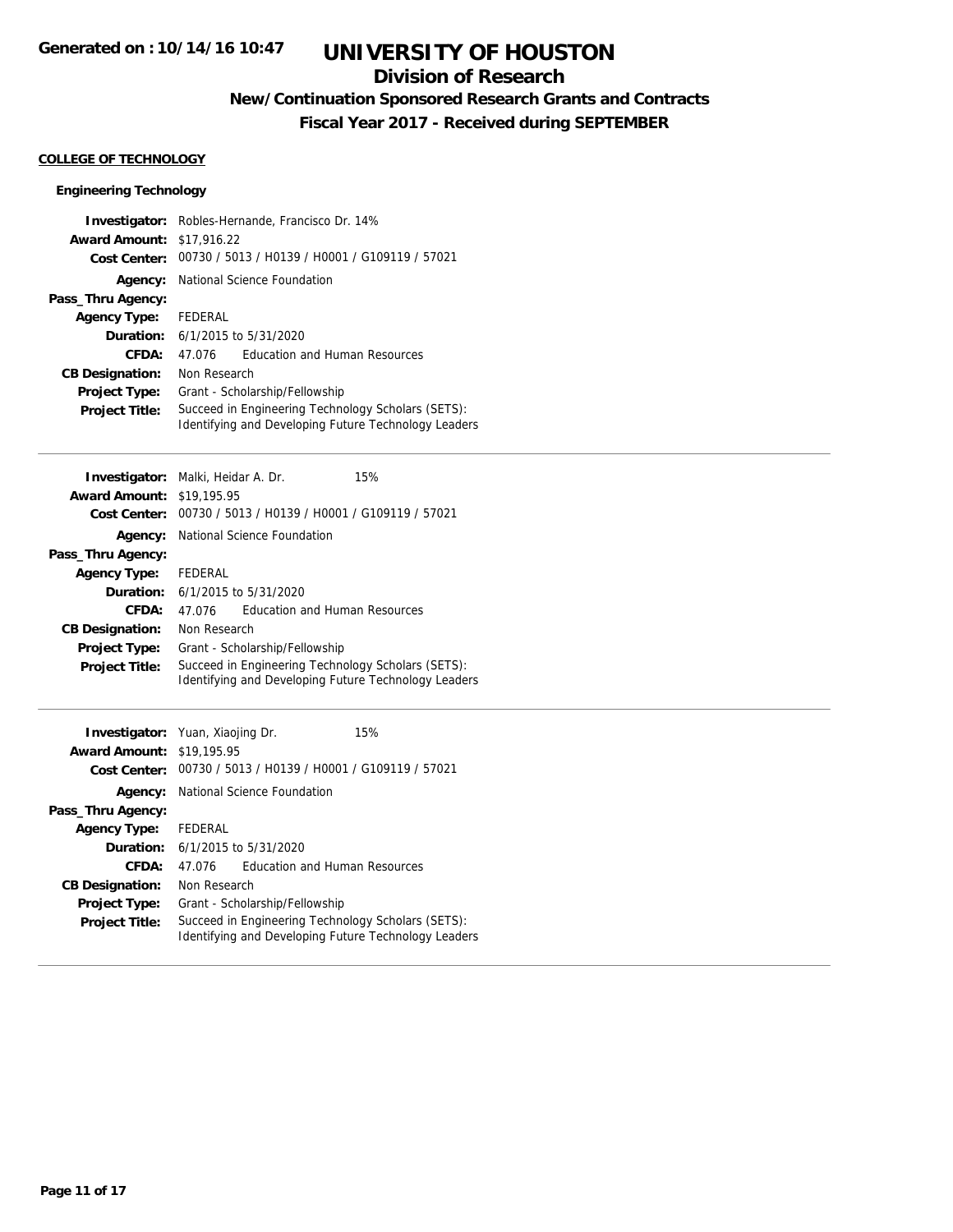### **Division of Research**

## **New/Continuation Sponsored Research Grants and Contracts**

**Fiscal Year 2017 - Received during SEPTEMBER**

#### **COLLEGE OF TECHNOLOGY**

#### **Engineering Technology**

| Investigator:                         | Shireen, Wajiha Dr.<br>14%                                  |  |
|---------------------------------------|-------------------------------------------------------------|--|
| <b>Award Amount:</b>                  | \$17,916.22                                                 |  |
| <b>Cost Center:</b>                   | 00730 / 5013 / H0139 / H0001 / G109119 / 57021              |  |
| Agency:                               | National Science Foundation                                 |  |
| Pass_Thru Agency:                     |                                                             |  |
| <b>Agency Type:</b>                   | <b>FEDERAL</b>                                              |  |
| Duration:                             | 6/1/2015 to 5/31/2020                                       |  |
| CFDA:                                 | <b>Education and Human Resources</b><br>47.076              |  |
| <b>CB Designation:</b>                | Non Research                                                |  |
| <b>Project Type:</b>                  | Grant - Scholarship/Fellowship                              |  |
| Project Title:                        | Succeed in Engineering Technology Scholars (SETS):          |  |
|                                       | <b>Identifying and Developing Future Technology Leaders</b> |  |
|                                       |                                                             |  |
| Investigator:                         | El Nahas, Medhat Dr.<br>14%                                 |  |
| <b>Award Amount:</b>                  | \$17,916.22                                                 |  |
| <b>Cost Center:</b>                   | 00730 / 5013 / H0139 / H0001 / G109119 / 57021              |  |
| Agency:                               | National Science Foundation                                 |  |
| Pass_Thru Agency:                     |                                                             |  |
| <b>Agency Type:</b>                   | <b>FEDERAL</b>                                              |  |
| Duration:                             | 6/1/2015 to 5/31/2020                                       |  |
| CFDA:                                 | <b>Education and Human Resources</b><br>47.076              |  |
| <b>CB Designation:</b>                | Non Research                                                |  |
| <b>Project Type:</b>                  | Grant - Scholarship/Fellowship                              |  |
| <b>Project Title:</b>                 | Succeed in Engineering Technology Scholars (SETS):          |  |
|                                       |                                                             |  |
|                                       | Identifying and Developing Future Technology Leaders        |  |
|                                       |                                                             |  |
|                                       | 14%                                                         |  |
| Investigator:<br><b>Award Amount:</b> | Moges, Meguanint Dr.<br>\$17,916.22                         |  |
| <b>Cost Center:</b>                   | 00730 / 5013 / H0139 / H0001 / G109119 / 57021              |  |
|                                       | National Science Foundation                                 |  |
| Agency:<br>Pass_Thru Agency:          |                                                             |  |
|                                       | FEDERAL                                                     |  |
| <b>Agency Type:</b><br>Duration:      | 6/1/2015 to 5/31/2020                                       |  |
| CFDA:                                 | <b>Education and Human Resources</b><br>47.076              |  |
| <b>CB Designation:</b>                | Non Research                                                |  |
| <b>Project Type:</b>                  | Grant - Scholarship/Fellowship                              |  |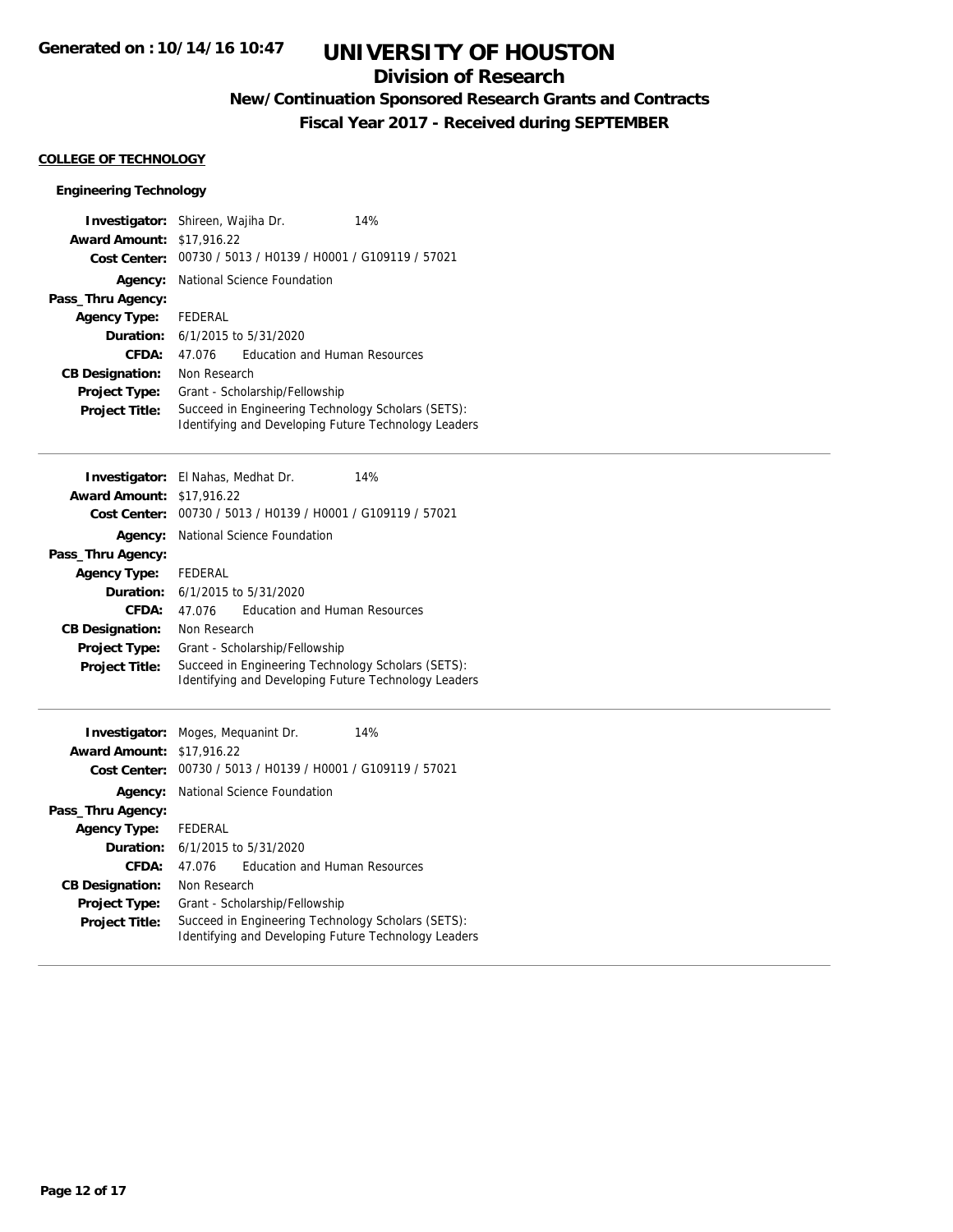## **Division of Research**

**New/Continuation Sponsored Research Grants and Contracts**

**Fiscal Year 2017 - Received during SEPTEMBER**

#### **COLLEGE OF TECHNOLOGY**

#### **Human Development and Consumer Science**

|                                  | <b>Investigator:</b> Hines, Andrew Dr.                      | 100%                                                                |
|----------------------------------|-------------------------------------------------------------|---------------------------------------------------------------------|
| <b>Award Amount: \$19,997.00</b> |                                                             |                                                                     |
|                                  | Cost Center: 00730 / 5013 / H0140 / B0001 / G110507 / 59166 |                                                                     |
|                                  | <b>Agency:</b> Forest Service                               |                                                                     |
| Pass_Thru Agency:                |                                                             |                                                                     |
| <b>Agency Type:</b>              | FEDERAL                                                     |                                                                     |
|                                  | <b>Duration:</b> 4/19/2016 to 7/31/2020                     |                                                                     |
| CFDA:                            | 10.001                                                      | Agricultural Research - Basic and Applied Research                  |
| <b>CB Designation:</b>           | <b>Restricted Research</b>                                  |                                                                     |
| <b>Project Type:</b>             | Co-Op Agreement - Research                                  |                                                                     |
| <b>Project Title:</b>            |                                                             | Horizon Scanning for Natural Resource Foresight and Decision Making |
|                                  |                                                             |                                                                     |

#### **Information & Logistics Technology**

|                      | 50%                                                                                                                                                                                                                                                                                                          |
|----------------------|--------------------------------------------------------------------------------------------------------------------------------------------------------------------------------------------------------------------------------------------------------------------------------------------------------------|
|                      |                                                                                                                                                                                                                                                                                                              |
|                      |                                                                                                                                                                                                                                                                                                              |
|                      |                                                                                                                                                                                                                                                                                                              |
|                      |                                                                                                                                                                                                                                                                                                              |
| Agency Type: FEDERAL |                                                                                                                                                                                                                                                                                                              |
|                      |                                                                                                                                                                                                                                                                                                              |
| 12.902               |                                                                                                                                                                                                                                                                                                              |
|                      |                                                                                                                                                                                                                                                                                                              |
|                      |                                                                                                                                                                                                                                                                                                              |
|                      | Critical Infrastructure Testbed, Data Set Capacity Building and KU refinement                                                                                                                                                                                                                                |
|                      | <b>Investigator:</b> Conklin, William Dr.<br><b>Award Amount: \$162,786.00</b><br>Cost Center: 00730 / 5013 / H0554 / B0001 / G112208 / 60040<br>National Security Agency<br><b>Duration:</b> 9/22/2016 to 9/21/2017<br>Information Security Grant Program<br><b>Restricted Research</b><br>Grant - Research |

#### **CULLEN COLLEGE OF ENGINEERING**

#### **Biomedical Engineering**

| <b>Award Amount: \$298,390.01</b> | 100%<br><b>Investigator:</b> Francis, Joseph                                                                            |
|-----------------------------------|-------------------------------------------------------------------------------------------------------------------------|
|                                   | Cost Center: 00730 / 5013 / H0071 / B0001 / G111662 / 59680                                                             |
|                                   | <b>Agency:</b> National Institute of Neurological Disorders and Stroke                                                  |
| Pass_Thru Agency:                 |                                                                                                                         |
| Agency Type:                      | FEDERAL                                                                                                                 |
|                                   | <b>Duration:</b> 5/1/2016 to 4/30/2019                                                                                  |
| <b>CFDA:</b>                      | Clinical Research Related to Neurological Disorders<br>93.853                                                           |
| <b>CB Designation:</b>            | <b>Restricted Research</b>                                                                                              |
| <b>Project Type:</b>              | Grant - Research                                                                                                        |
| <b>Project Title:</b>             | Towards an Autonomous Brain Machine Interface: Integrating Sensorimotor Reward Modulation and Reinforcement<br>Learning |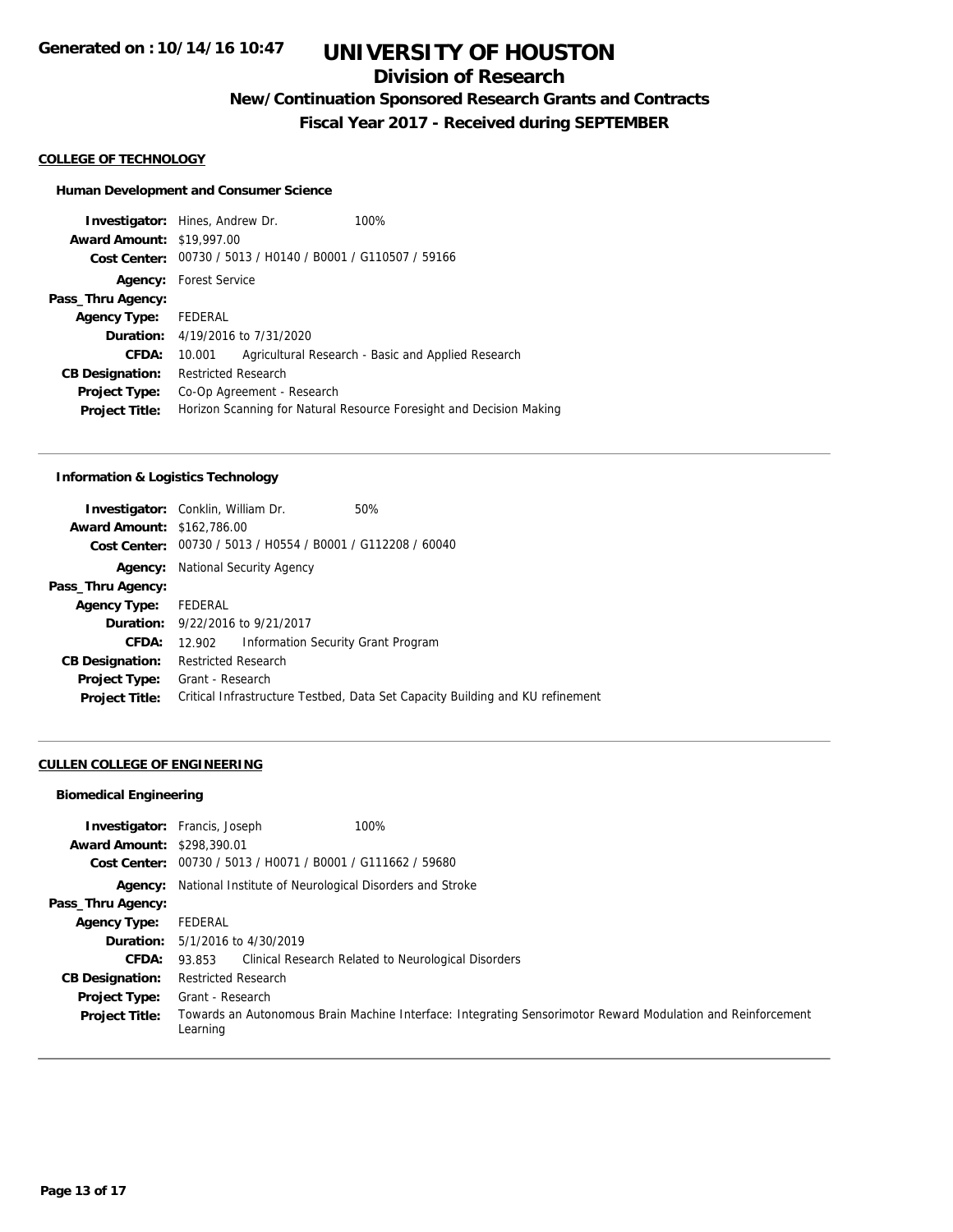### **Division of Research**

## **New/Continuation Sponsored Research Grants and Contracts**

**Fiscal Year 2017 - Received during SEPTEMBER**

#### **CULLEN COLLEGE OF ENGINEERING**

#### **Civil Engineering**

| Investigator: Rifai, Hanadi Dr.                               |                            |                                                             | 50%                                                                                |
|---------------------------------------------------------------|----------------------------|-------------------------------------------------------------|------------------------------------------------------------------------------------|
| <b>Award Amount: \$62,500.00</b>                              |                            |                                                             |                                                                                    |
|                                                               |                            | Cost Center: 00730 / 5014 / H0068 / B0001 / G112403 / 59781 |                                                                                    |
|                                                               |                            | <b>Agency:</b> Texas Commission on Environmental Quality    |                                                                                    |
| <b>Pass_Thru Agency:</b> U.S. Environmental Protection Agency |                            |                                                             |                                                                                    |
| <b>Agency Type:</b>                                           | FEDERAL                    |                                                             |                                                                                    |
| <b>Duration:</b> 9/1/2016 to 8/31/2017                        |                            |                                                             |                                                                                    |
| CFDA:                                                         |                            |                                                             | 66.419 Water Polution Control - State and Interstate Program Support               |
| <b>CB Designation:</b>                                        | <b>Restricted Research</b> |                                                             |                                                                                    |
| Project Type:                                                 | Grant - Research           |                                                             |                                                                                    |
| <b>Project Title:</b>                                         |                            |                                                             | Water Quality Data Collection for Indicator Bacteria in the Neches River Watershed |
|                                                               |                            |                                                             |                                                                                    |

| <b>Investigator:</b> Mo, Yi-Lung Dr. |                                         |                                                             | 100%                                                                      |
|--------------------------------------|-----------------------------------------|-------------------------------------------------------------|---------------------------------------------------------------------------|
| <b>Award Amount: \$214,637,00</b>    |                                         |                                                             |                                                                           |
|                                      |                                         | Cost Center: 00730 / 5013 / H0068 / B0001 / G108334 / 56285 |                                                                           |
| Agency:                              |                                         | U.S. Department of Energy                                   |                                                                           |
| Pass_Thru Agency:                    |                                         |                                                             |                                                                           |
| <b>Agency Type:</b>                  | FEDERAL                                 |                                                             |                                                                           |
|                                      | <b>Duration:</b> 10/1/2014 to 9/30/2017 |                                                             |                                                                           |
| CFDA:                                | 81.121                                  |                                                             | Nuclear Energy Research, Development and Demonstration                    |
| <b>CB Designation:</b>               | <b>Restricted Research</b>              |                                                             |                                                                           |
| <b>Project Type:</b>                 |                                         | Co-Op Agreement - Research                                  |                                                                           |
| <b>Project Title:</b>                |                                         |                                                             | Periodic Material-Based Seismic Base Isolators for Small Modular Reactors |
|                                      |                                         |                                                             |                                                                           |

#### **Electrical & Computer Engineering**

| Investigator: Chen, Ji Dr.<br><b>Award Amount: \$80,000.00</b><br>Cost Center: | 00730 / 5021 / H0070 / B0001 / C111419 / 58812 | 100% |
|--------------------------------------------------------------------------------|------------------------------------------------|------|
|                                                                                | <b>Agency:</b> St. Jude Medical                |      |
| Pass_Thru Agency:                                                              |                                                |      |
| Agency Type: NON PROFIT                                                        |                                                |      |
|                                                                                | <b>Duration:</b> 1/1/2016 to 12/31/2016        |      |
| CFDA:                                                                          |                                                |      |
| <b>CB Designation:</b>                                                         | Non Restricted Research                        |      |
| <b>Project Type:</b>                                                           | Grant - Research                               |      |
| <b>Project Title:</b>                                                          | Pathway study                                  |      |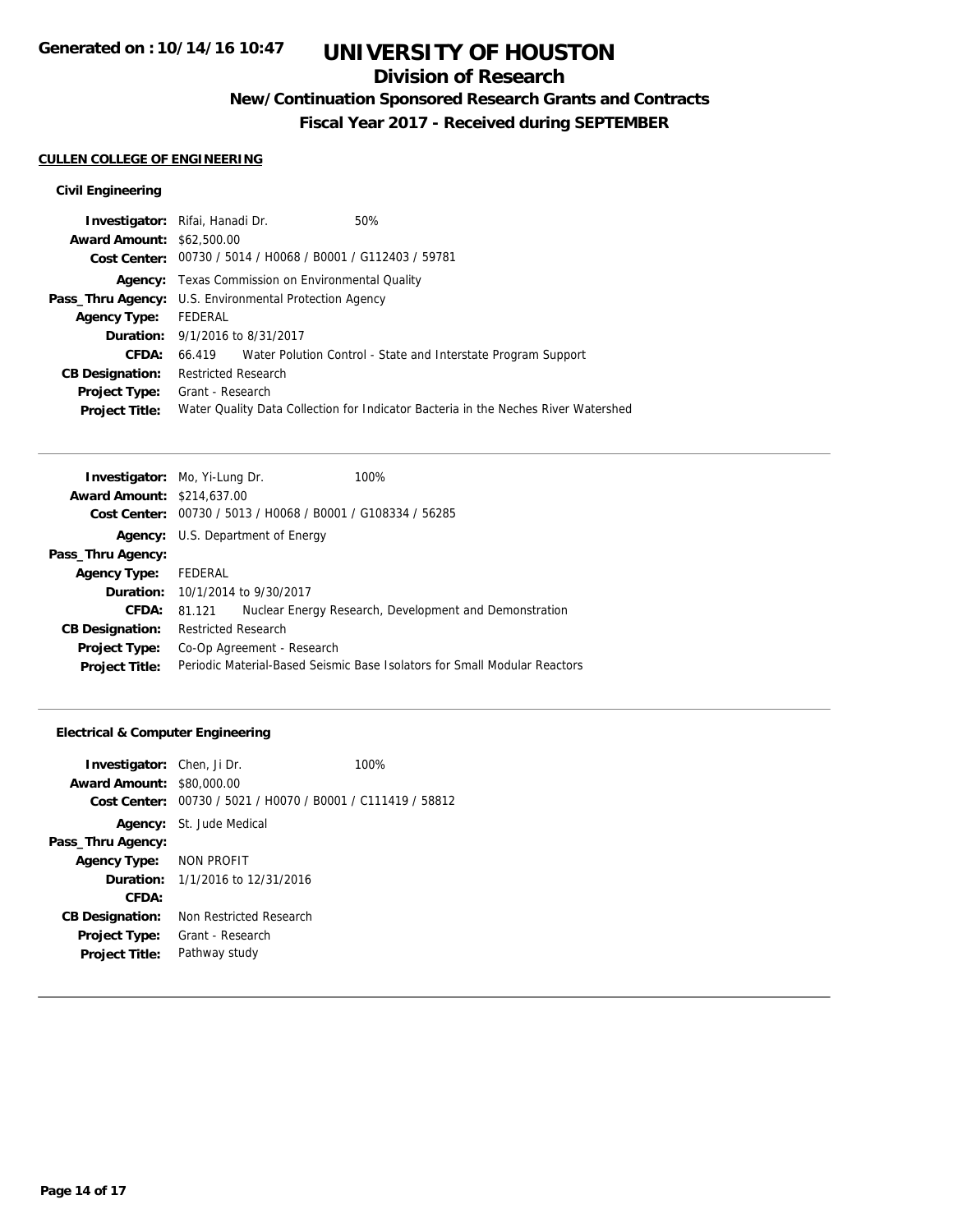### **Division of Research**

**New/Continuation Sponsored Research Grants and Contracts**

**Fiscal Year 2017 - Received during SEPTEMBER**

#### **CULLEN COLLEGE OF ENGINEERING**

#### **Electrical & Computer Engineering**

|                                   | <b>Investigator:</b> Becker, Aaron Dr.                      | 100%                                                                                 |
|-----------------------------------|-------------------------------------------------------------|--------------------------------------------------------------------------------------|
| <b>Award Amount: \$132,315.00</b> |                                                             |                                                                                      |
|                                   | Cost Center: 00730 / 5013 / H0070 / B0001 / G111180 / 59555 |                                                                                      |
|                                   | <b>Agency:</b> National Science Foundation                  |                                                                                      |
| Pass_Thru Agency:                 |                                                             |                                                                                      |
| <b>Agency Type:</b>               | FEDERAL                                                     |                                                                                      |
|                                   | <b>Duration:</b> 7/1/2016 to 6/30/2019                      |                                                                                      |
| <b>CFDA:</b>                      | 47.070                                                      | Computer and Information Science and Engineering (CISE)                              |
| <b>CB Designation:</b>            | <b>Restricted Research</b>                                  |                                                                                      |
| <b>Project Type:</b>              | Grant - Research                                            |                                                                                      |
| <b>Project Title:</b>             |                                                             | RI: Small: Collaborative Research: Micro-Assembly Exploiting SofT RObotics (MAESTRO) |
|                                   |                                                             |                                                                                      |

#### **Mechanical Engineering**

|                                     | Investigator: Prosperetti, Andrea Dr.                           | 100% |
|-------------------------------------|-----------------------------------------------------------------|------|
| <b>Award Amount: \$3,060,500.00</b> |                                                                 |      |
|                                     | Cost Center: 00730 / 5016 / H0073 / B0001 / G111705 / 59948     |      |
|                                     | <b>Agency:</b> Governor - Executive                             |      |
| Pass_Thru Agency:                   |                                                                 |      |
| Agency Type: STATE                  |                                                                 |      |
|                                     | <b>Duration:</b> 7/8/2016 to 8/31/2019                          |      |
| CFDA:                               |                                                                 |      |
| <b>CB Designation:</b>              | <b>Restricted Research</b>                                      |      |
| <b>Project Type:</b>                | Grant - Research                                                |      |
| <b>Project Title:</b>               | Governors University Research Initiative for Andrea Prosperetti |      |

#### **Petroleum Engineering**

| <b>Award Amount: \$3,044,350.00</b> | <b>Investigator:</b> Thakur, Ganesh Dr.<br>100%<br>Cost Center: 00730 / 5016 / H0591 / B0001 / G112173 / 59949 |  |
|-------------------------------------|----------------------------------------------------------------------------------------------------------------|--|
|                                     | <b>Agency:</b> Governor - Executive                                                                            |  |
| Pass_Thru Agency:                   |                                                                                                                |  |
| Agency Type: STATE                  |                                                                                                                |  |
|                                     | <b>Duration:</b> $7/8/2016$ to $8/31/2019$                                                                     |  |
| CFDA:                               |                                                                                                                |  |
| <b>CB Designation:</b>              | <b>Restricted Research</b>                                                                                     |  |
| <b>Project Type:</b>                | Grant - Research                                                                                               |  |
| <b>Project Title:</b>               | Governors University Research Initiative for Ganesh Thakur                                                     |  |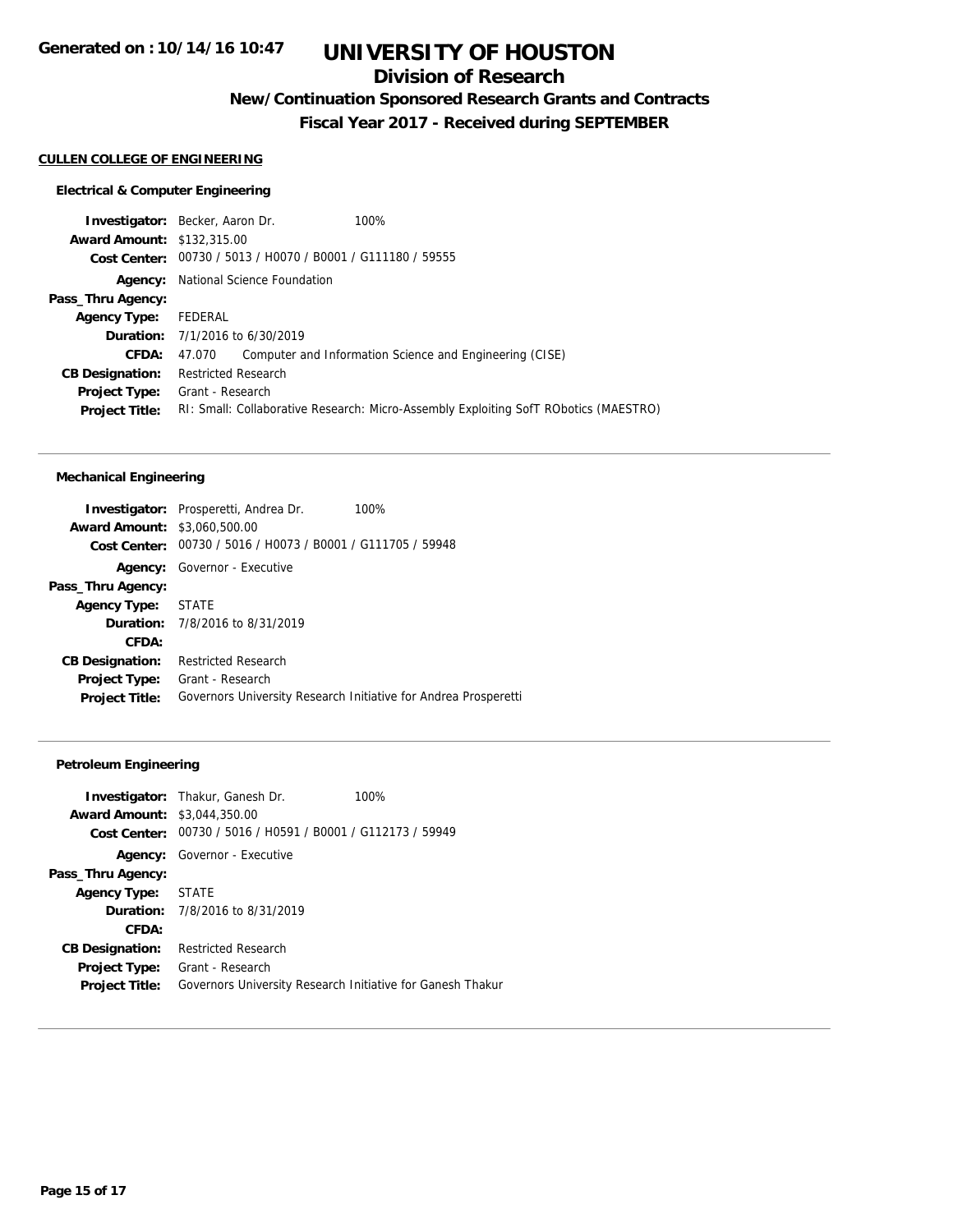## **Division of Research**

## **New/Continuation Sponsored Research Grants and Contracts**

**Fiscal Year 2017 - Received during SEPTEMBER**

#### **CULLEN COLLEGE OF ENGINEERING**

### **SSPEED**

| Investigator: Rifai, Hanadi Dr.                               |                            |                                                             | 50%                                                                                |
|---------------------------------------------------------------|----------------------------|-------------------------------------------------------------|------------------------------------------------------------------------------------|
| <b>Award Amount: \$62,500.00</b>                              |                            |                                                             |                                                                                    |
|                                                               |                            | Cost Center: 00730 / 5014 / H0068 / B0001 / G112403 / 59781 |                                                                                    |
|                                                               |                            | <b>Agency:</b> Texas Commission on Environmental Quality    |                                                                                    |
| <b>Pass_Thru Agency:</b> U.S. Environmental Protection Agency |                            |                                                             |                                                                                    |
| <b>Agency Type:</b>                                           | FEDERAL                    |                                                             |                                                                                    |
| <b>Duration:</b> 9/1/2016 to 8/31/2017                        |                            |                                                             |                                                                                    |
| CFDA:                                                         |                            |                                                             | 66.419 Water Polution Control - State and Interstate Program Support               |
| <b>CB Designation:</b>                                        | <b>Restricted Research</b> |                                                             |                                                                                    |
| Project Type:                                                 | Grant - Research           |                                                             |                                                                                    |
| <b>Project Title:</b>                                         |                            |                                                             | Water Quality Data Collection for Indicator Bacteria in the Neches River Watershed |
|                                                               |                            |                                                             |                                                                                    |

#### **DIVISION OF RESEARCH**

### **TIMES**

|                                  | <b>Investigator:</b> Stuebing, Karla Dr.                    | 5%                                                                                |
|----------------------------------|-------------------------------------------------------------|-----------------------------------------------------------------------------------|
| <b>Award Amount: \$16,931.25</b> |                                                             |                                                                                   |
|                                  | Cost Center: 00730 / 5013 / H0114 / B0001 / G107557 / 55916 |                                                                                   |
| Agency:                          | National Eye Institute                                      |                                                                                   |
| Pass_Thru Agency:                |                                                             |                                                                                   |
| <b>Agency Type:</b>              | FEDERAL                                                     |                                                                                   |
|                                  | <b>Duration:</b> 9/1/2014 to 8/31/2017                      |                                                                                   |
| CFDA:                            | 93.867 Vision Research                                      |                                                                                   |
| <b>CB Designation:</b>           | Restricted Research                                         |                                                                                   |
| <b>Project Type:</b>             | Grant - Research                                            |                                                                                   |
| <b>Project Title:</b>            |                                                             | Identification of optimum spectacle prescriptions for patients with Down syndrome |